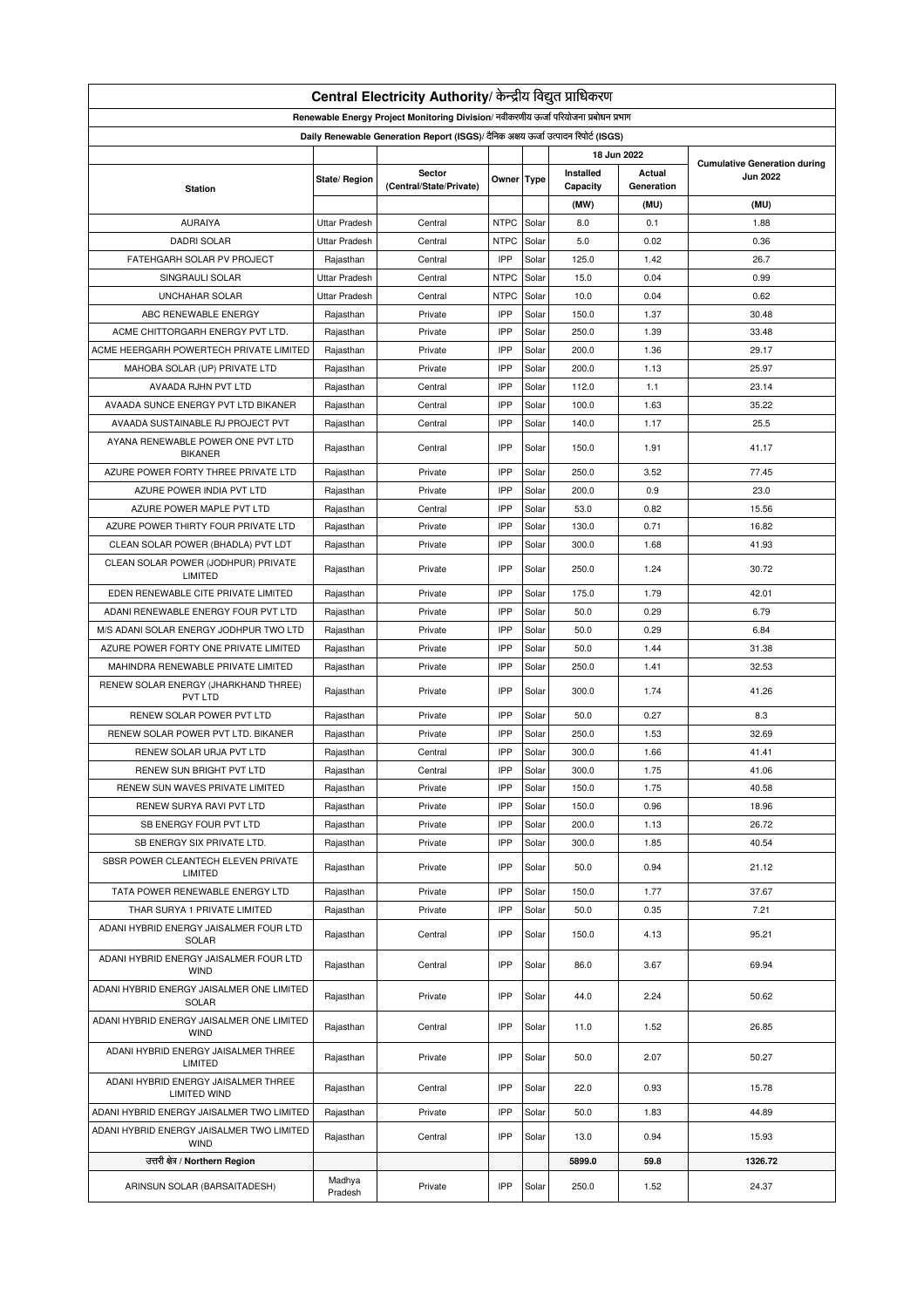| <b>ATHENA</b>                                 | Madhya             | Private | IPP         | Solar | 250.0  | 1.54  | 26.15  |
|-----------------------------------------------|--------------------|---------|-------------|-------|--------|-------|--------|
| <b>ESPL RSP SOLAR</b>                         | Pradesh<br>Gujarat | Private | IPP         | Solar | 105.0  | 1.38  | 33.11  |
| GIPCL RSP SOLAR                               | Gujarat            | Private | IPP         | Solar | 60.0   | 0.69  | 13.91  |
| <b>GSECL RSP SOLAR</b>                        | Gujarat            | Private | IPP         | Solar | 62.5   | 0.16  | 0.37   |
|                                               | Madhya             |         |             |       |        |       |        |
| MAHINDRA SOLAR (BADWAR)                       | Pradesh            | Private | IPP         | Solar | 250.0  | 1.6   | 26.01  |
| TPREL RSP SOLAR                               | Gujarat            | Central | IPP         | Solar | 69.0   | 0.67  | 13.55  |
| ALFNAR WIND                                   | Gujarat            | Private | IPP         | Wind  | 300.0  | 3.7   | 75.67  |
| ASIPL WIND (BARANDA)                          | Gujarat            | Private | IPP         | Solar | 113.4  | 2.22  | 38.1   |
| AWEKIL WIND (DAYAPAR)                         | Gujarat            | Private | IPP         | Wind  | 425.0  | 6.78  | 136.11 |
| AWEKFL WIND (RATADIYA)                        | Gujarat            | Central | IPP         | Wind  | 68.3   | 0.76  | 17.57  |
| CPTTNPL WIND (DAYAPAR)                        | Gujarat            | Central | IPP         | Wind  | 70.0   | 0.4   | 9.79   |
| GIWEL-II WIND (VADVA)                         | Gujarat            | Private | IPP         | Wind  | 250.0  | 2.64  | 51.79  |
| GIWEL-III WIND (NARANPAR)                     | Gujarat            | Private | IPP         | Wind  | 300.0  | 3.22  | 55.19  |
| IWISL WIND (DAYAPAR)                          | Gujarat            | Private | IPP         | Wind  | 500.0  | 2.13  | 43.85  |
| OEPL WIND (OSTRO WIND)                        | Gujarat            | Central | IPP         | Wind  | 22.0   | 0.48  | 9.54   |
| OSTRO WIND (KUTCH)                            | Gujarat            | Private | IPP         | Wind  | 250.0  | 2.72  | 53.46  |
|                                               |                    | Private | IPP         | Wind  | 300.0  | 3.37  | 67.94  |
| RENEW AP2 WIND(GHADSISA)                      | Gujarat            |         |             |       |        |       |        |
| RENEW SOLAR (BHUVAD)                          | Gujarat            | Private | IPP         | Solar | 250.0  | 2.51  | 48.2   |
| पश्चिमी क्षेत्र / Western Region              |                    |         |             |       | 3895.2 | 38.49 | 744.68 |
| BEETAM(TUTICORIN)                             | <b>Tamil Nadu</b>  | Private | IPP         | Wind  | 250.0  | 0.89  | 40.13  |
| <b>GREEN INFRA</b>                            | <b>Tamil Nadu</b>  | Private | IPP         | Wind  | 250.0  | 0.92  | 40.1   |
| <b>HIRITUR OSTRO</b>                          | <b>Tamil Nadu</b>  | Central | IPP         | Wind  | 300.0  | 0.87  | 26.92  |
| <b>MYTRA</b>                                  | Tamil Nadu         | Private | IPP         | Wind  | 250.0  | 0.59  | 34.74  |
| ORANGE                                        | Tamil Nadu         | Private | IPP         | Wind  | 200.0  | 0.72  | 30.96  |
| PGLR_SREPL                                    | <b>Tamil Nadu</b>  | Private | IPP         | Wind  | 153.0  | 0.91  | 58.97  |
| <b>NP KUNTA</b>                               |                    |         |             |       |        |       |        |
| Rstps Floating Solar Act                      | Andhra<br>Pradesh  | Private | <b>IIP</b>  | Solar | 100.0  | 0.44  | 6.06   |
| Simhadri Solar Act                            | Andhra<br>Pradesh  | Private | <b>IIP</b>  | Solar | 75.0   | 0.18  | 2.63   |
| ACME (BIWADI)                                 | Andhra<br>Pradesh  | Private | IPP         | Solar | 50.0   | 0.16  | 5.92   |
| ACME (HISAR)                                  | Andhra<br>Pradesh  | Private | IPP         | Solar | 50.0   | 0.15  | 5.81   |
| ACME (KARNAL)                                 | Andhra<br>Pradesh  | Private | IPP         | Solar | 50.0   | 0.14  | 5.68   |
| <b>AYANA</b>                                  | Andhra<br>Pradesh  | Private | IPP         | Solar | 250.0  | 1.8   | 38.69  |
| <b>AZURE</b>                                  | Andhra<br>Pradesh  | Private | IPP         | Solar | 50.0   | 0.09  | 4.43   |
| FRV1                                          | Andhra<br>Pradesh  | Private | IPP         | Solar | 50.0   | 0.14  | 5.58   |
| FRV2                                          | Andhra<br>Pradesh  | Private | IPP         | Solar | 50.0   | 0.14  | 5.88   |
| <b>NTPC</b>                                   | Andhra<br>Pradesh  | Central | <b>NTPC</b> | Solar | 250.0  | 0.81  | 19.66  |
| <b>SBG ENERGY</b>                             | Andhra<br>Pradesh  | Private | IPP         | Solar | 250.0  | 1.26  | 30.68  |
| <b>TATA POWER</b>                             | Andhra<br>Pradesh  | Private | IPP         | Solar | 100.0  | 0.25  | 10.31  |
| SPRING ANGITRA                                | Andhra<br>Pradesh  | Private | IPP         | Solar | 250.0  | 1.11  | 25.49  |
| Total daily generation of NP KUNTA Solar Park |                    |         |             |       | 1575.0 | 6.67  | 166.82 |
| PAVAGADA                                      |                    |         |             |       |        |       |        |
| ACME (KURUKSHETHRA)                           | Karnataka          | Private | IPP         | Solar | 50.0   | 0.28  | 6.2    |
| ACME (RIWARI)                                 | Karnataka          | Private | IPP         | Solar | 50.0   | 0.31  | 6.28   |
| All ADYAH                                     | Karnataka          | Private | IPP         | Solar | 150.0  | 1.98  | 40.04  |
| ADYAH BLOCK 6                                 | Karnataka          | Private | IPP         | Solar | 50.0   | 0.0   | 0.0    |
| ADYAH BLOCK 3                                 | Karnataka          | Private | IPP         | Solar | 150.0  | 0.0   | 0.0    |
| AVAADA SOLAR                                  | Karnataka          | Private | IPP         | Solar | 150.0  | 0.88  | 18.16  |
| <b>AVAADA SOLARISE</b>                        | Karnataka          | Private | IPP         | Solar | 150.0  | 0.84  | 17.59  |
| AZURE POWER EARTH                             | Karnataka          | Private | IPP         | Solar | 100.0  | 0.64  | 13.22  |
| FORTUM FIN SURYA                              | Karnataka          | Private | IPP         | Solar | 100.0  | 0.53  | 10.75  |
| FORTUM SOLAR                                  | Karnataka          | Private | IPP         | Solar | 250.0  | 1.42  | 30.08  |
| KREDL                                         |                    | Private | IPP         | Solar | 50.0   | 0.31  | 6.16   |
|                                               | Karnataka          |         |             |       |        |       |        |